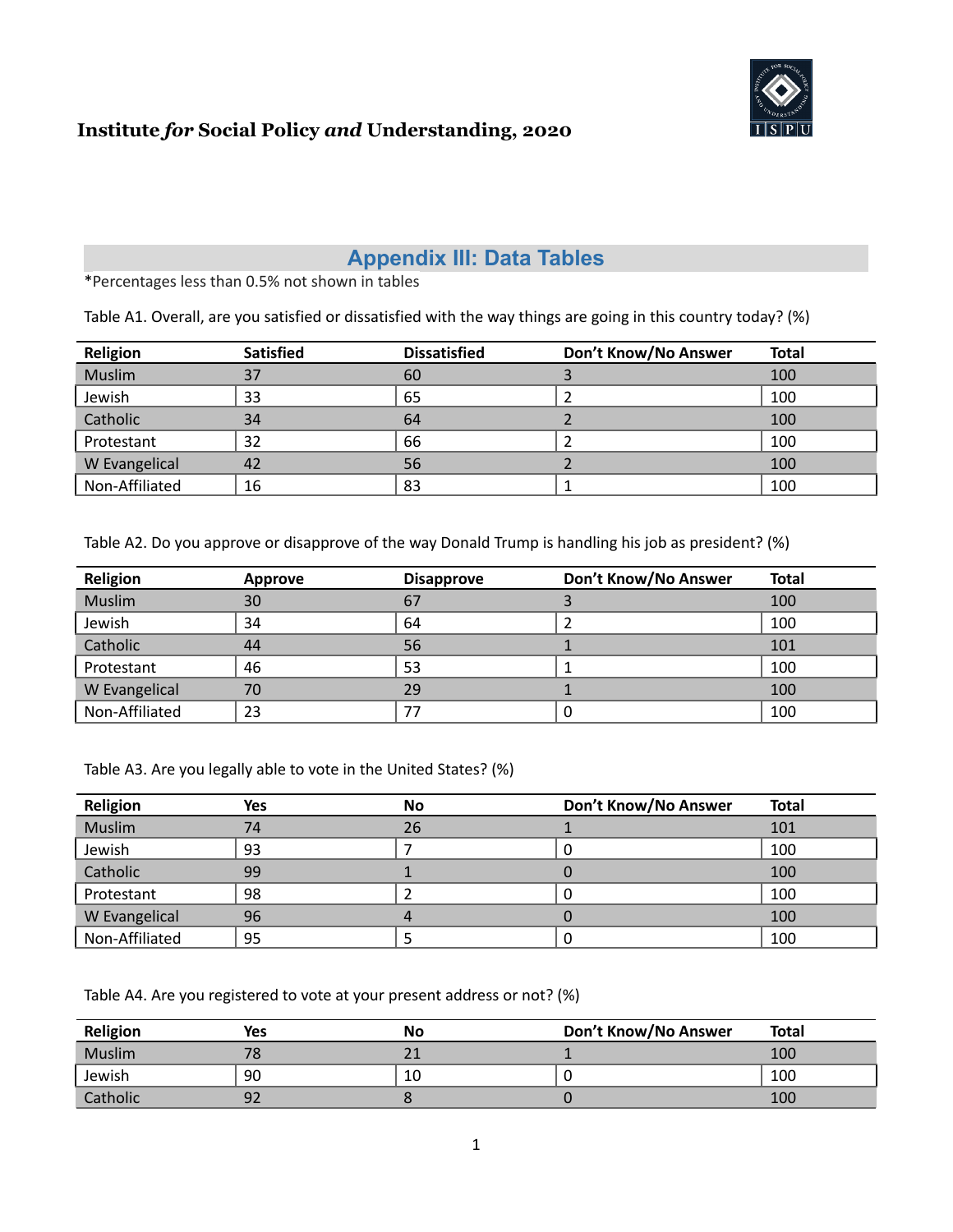

|                | 88               | <b>. .</b> | 100 |
|----------------|------------------|------------|-----|
| W Evangelical  | ۵1<br><u>J 1</u> |            | 100 |
| Non-Affiliated | 82               |            | 99  |

Table A5. Do you plan to vote in the 2020 presidential election? (%)

| Religion       | Yes | <b>No</b> | Don't Know/No Answer | <b>Total</b> |
|----------------|-----|-----------|----------------------|--------------|
| Muslim         | 81  | 16        |                      | 100          |
| Jewish         | 93  |           |                      | 101          |
| Catholic       | 97  |           |                      | 100          |
| Protestant     | 91  |           |                      | 99           |
| W Evangelical  | 96  |           |                      | 100          |
| Non-Affiliated | 83  |           |                      | 100          |

Table A6. If the presidential election were held today, who would you want to win? [Candidates removed from response lift if exited presidential race] (%)

| Religion   | <b>Bernie</b><br><b>Sander</b> | Joe<br><b>Biden</b> | <b>Donald</b><br><b>Trump</b> | <b>Tulsi</b><br>Gabbar | <b>Bill</b><br>Weld | <b>Someone</b><br><b>Else</b> | <b>Undecide</b><br>d | Don't<br>Know/No | <b>Total</b> |
|------------|--------------------------------|---------------------|-------------------------------|------------------------|---------------------|-------------------------------|----------------------|------------------|--------------|
|            | s                              |                     |                               | d                      |                     |                               |                      | <b>Answer</b>    |              |
| Muslim     | 29                             | 22                  | 14                            | $\Omega$               | $\overline{2}$      | $\overline{4}$                | 28                   |                  | 100          |
| Jewish     | 14                             | 42                  | 27                            | $\mathbf 0$            | $\mathbf 1$         | 4                             | 12                   | 0                | 100          |
| Catholic   | 8                              | 27                  | 34                            | $\mathbf 0$            | 0                   | 8                             | 22                   |                  | 100          |
| Protestan  | $\overline{7}$                 | 35                  | 39                            | $\mathbf 0$            | $\boldsymbol{0}$    | 6                             | 12                   | $\mathbf 0$      | 99           |
| t          |                                |                     |                               |                        |                     |                               |                      |                  |              |
| W          | $\overline{2}$                 | 19                  | 61                            | $\mathbf 0$            | $\mathbf 0$         | 8                             | 10                   | 0                | 100          |
| Evangelic  |                                |                     |                               |                        |                     |                               |                      |                  |              |
| al         |                                |                     |                               |                        |                     |                               |                      |                  |              |
| Non-Affili | 31                             | 22                  | 16                            | $\mathbf 0$            | $\mathbf 0$         | 10                            | 22                   | $\mathbf 0$      | 101          |
| ated       |                                |                     |                               |                        |                     |                               |                      |                  |              |

Table A7. In your own words, what is the **one most** important policy priority on which you judge a candidate? (%)

| Religion                               | <b>Muslim</b> | Jewish | <b>Catholic</b> | Protestant | W Evangelical Non-Affiliated |
|----------------------------------------|---------------|--------|-----------------|------------|------------------------------|
| Abortion/Right to life                 |               |        |                 |            |                              |
| Bigotry/discrimination<br>(not racism) |               |        |                 |            |                              |
| Budget deficit                         |               |        |                 |            |                              |
| China policy                           |               |        |                 |            |                              |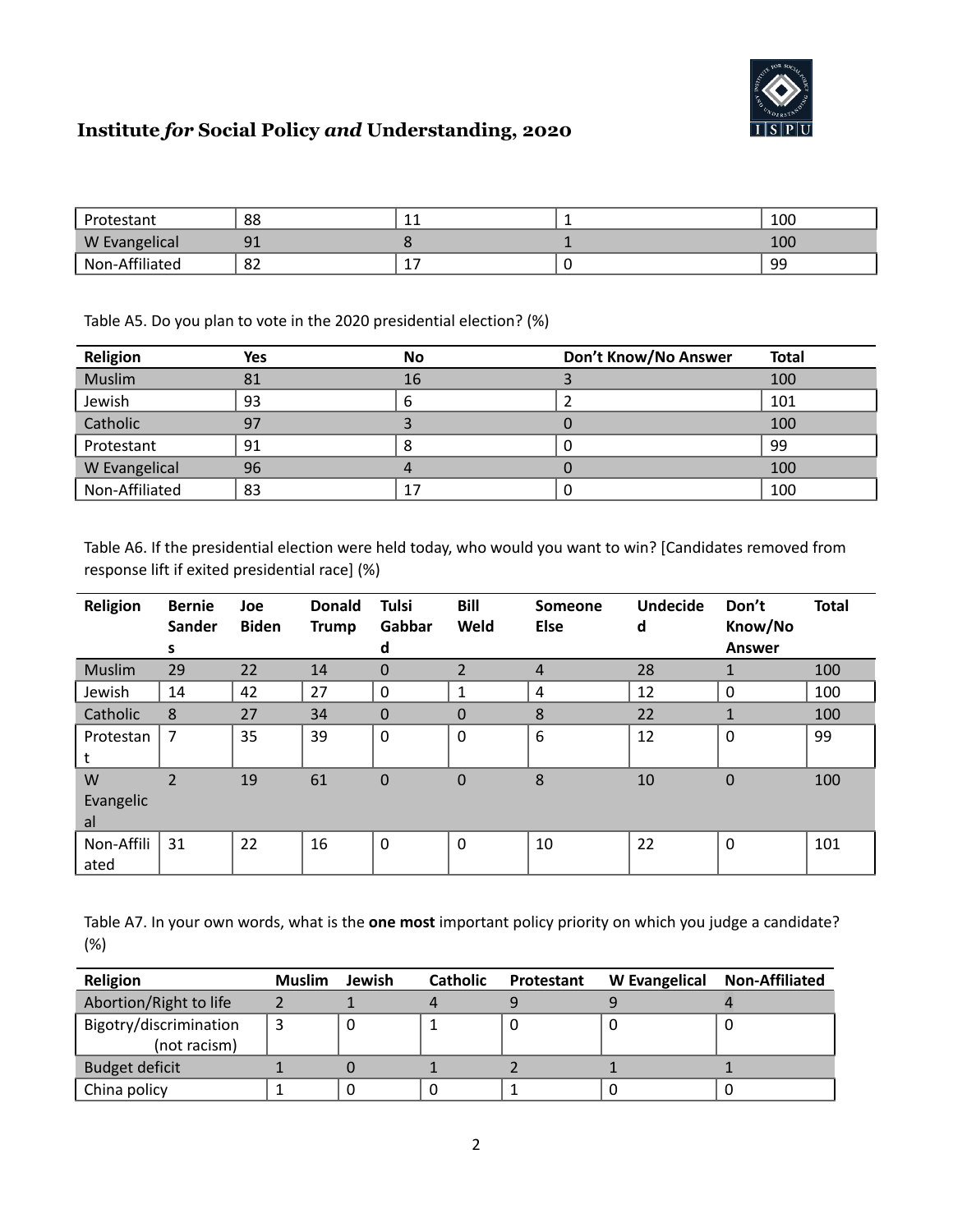

| Civil liberties/Civil rights              | $\overline{2}$          | 3                | 6                | $\overline{4}$          | 5                | 5                |
|-------------------------------------------|-------------------------|------------------|------------------|-------------------------|------------------|------------------|
| Crime                                     | $\overline{2}$          | $\mathbf 0$      | $\mathbf 0$      | $\boldsymbol{0}$        | $\boldsymbol{0}$ | $\mathbf 0$      |
| Economy                                   | 12                      | 21               | 24               | 18                      | 28               | 16               |
| Education/Schools                         | 5                       | $\mathbf 1$      | 3                | $\overline{2}$          | $\overline{2}$   | $\overline{2}$   |
| Energy problem                            | $\mathbf{1}$            | $\mathbf 0$      | 0                | $\mathbf 0$             | 0                | $\mathbf 0$      |
| Environment                               | $\mathbf 1$             | 3                | 5                | $\overline{2}$          | $\overline{2}$   | 5                |
| Foreign policy                            | 3                       | 4                | $\mathbf{1}$     | $\overline{2}$          | $\mathbf{1}$     | $\mathbf 0$      |
| Global trade                              | $\mathbf{1}$            | $\boldsymbol{0}$ | $\mathbf 1$      | $\mathbf 0$             | $\pmb{0}$        | $\mathbf{1}$     |
| Global warming/Climate<br>change          | $\mathbf 1$             | $\overline{2}$   | 5                | $\overline{4}$          | $\mathbf{1}$     | 5                |
| Gun control                               | $\overline{2}$          | $\mathbf 0$      | $\overline{2}$   | $\overline{2}$          | $\mathbf 1$      | 3                |
| <b>Health care</b>                        | 17                      | 12               | 6                | 8                       | 3                | 12               |
| Immigration                               | 5                       | $\overline{2}$   | $\pmb{4}$        | $\overline{\mathbf{3}}$ | $\mathbf{3}$     | $\mathbf 1$      |
| Income inequality                         | 1                       | $\mathbf 0$      | 2                | 2                       | 0                | 6                |
| India policy                              | $\mathbf 0$             | $\mathbf 0$      | $\mathbf 0$      | $\mathbf 0$             | $\mathbf 0$      | $\mathbf 0$      |
| Iran policy                               | $\mathbf 0$             | $\mathbf 0$      | $\mathbf 0$      | $\overline{0}$          | 0                | $\mathbf 0$      |
| ISIS/ISIL                                 | $\mathbf 0$             | $\mathbf 0$      | $\mathbf 0$      | $\mathbf 0$             | $\mathbf 0$      | $\mathbf 0$      |
| Jobs                                      | $\overline{\mathbf{c}}$ | $\mathbf 1$      | 4                | 5                       | 0                | 3                |
| Medicare                                  | $\overline{2}$          | $\mathbf 0$      | $\mathbf 1$      | $\mathbf{1}$            | $\mathbf 0$      | $\mathbf 1$      |
| Money in politics                         | $\mathbf{1}$            | $\mathbf 0$      | $\mathbf 0$      | $\mathbf{1}$            | $\overline{0}$   | 3                |
| Morality/Moral<br>breakdown               | $\mathbf 1$             | $\overline{2}$   | 5                | 8                       | 9                | 6                |
| National<br>security/Military<br>strength | $\mathbf 0$             | $\overline{2}$   | 3                | 3                       | 6                | $\mathbf 1$      |
| Palestine/Israel                          | $\mathbf 1$             | $\mathbf 0$      | $\boldsymbol{0}$ | $\mathbf 0$             | $\boldsymbol{0}$ | $\boldsymbol{0}$ |
| Police brutality                          | $\mathbf{1}$            | $\mathbf 0$      | $\mathbf 0$      | $\mathbf 0$             | 0                | $\mathbf 0$      |
| Poverty                                   | $\mathbf 1$             | $\mathbf 0$      | $\mathbf 1$      | $\overline{2}$          | $\mathbf 1$      | $\overline{2}$   |
| Prison/Criminal justice<br>reform         | $\mathbf 1$             | $\mathbf 0$      | $\mathbf 0$      | $\mathbf 0$             | $\mathbf 0$      | $\mathbf 0$      |
| Race relations/racism                     | $\overline{2}$          | $\mathbf 0$      | $\boldsymbol{0}$ | $\mathbf 1$             | $\pmb{0}$        | $\boldsymbol{0}$ |
| Roads/infrastructure                      | $\mathbf 0$             | $\mathbf 0$      | $\mathbf 0$      | $\boldsymbol{0}$        | $\mathbf{1}$     | $\mathbf{1}$     |
| <b>Social Security</b>                    | $\overline{2}$          | $\boldsymbol{0}$ | $\overline{2}$   | $\overline{3}$          | $\overline{2}$   | $\overline{2}$   |
| Special interests/lobbying<br>in politics | $\boldsymbol{0}$        | $\mathbf 0$      | $\mathbf{1}$     | $\mathbf 0$             | $\mathbf 0$      | $\mathbf 0$      |
| Supporting scientific<br>research         | $\pmb{0}$               | $\boldsymbol{0}$ | $\mathbf 0$      | $\mathbf 0$             | $\mathbf{1}$     | $\mathbf{1}$     |
| Tax reform                                | $\mathbf 0$             | $\mathbf 0$      | $\mathbf{1}$     | $\mathbf{1}$            | $\overline{2}$   | 3                |
| Terrorism                                 | $\overline{2}$          | $\pmb{0}$        | $\mathbf 1$      | $\pmb{0}$               | $\pmb{0}$        | $\boldsymbol{0}$ |
| Women's rights                            | $\overline{2}$          | $\mathbf 0$      | $\boldsymbol{0}$ | $\mathbf{1}$            | $\mathbf 0$      | $\overline{2}$   |
| Other                                     | 15                      | 38               | $12\,$           | $11\,$                  | 15               | 10               |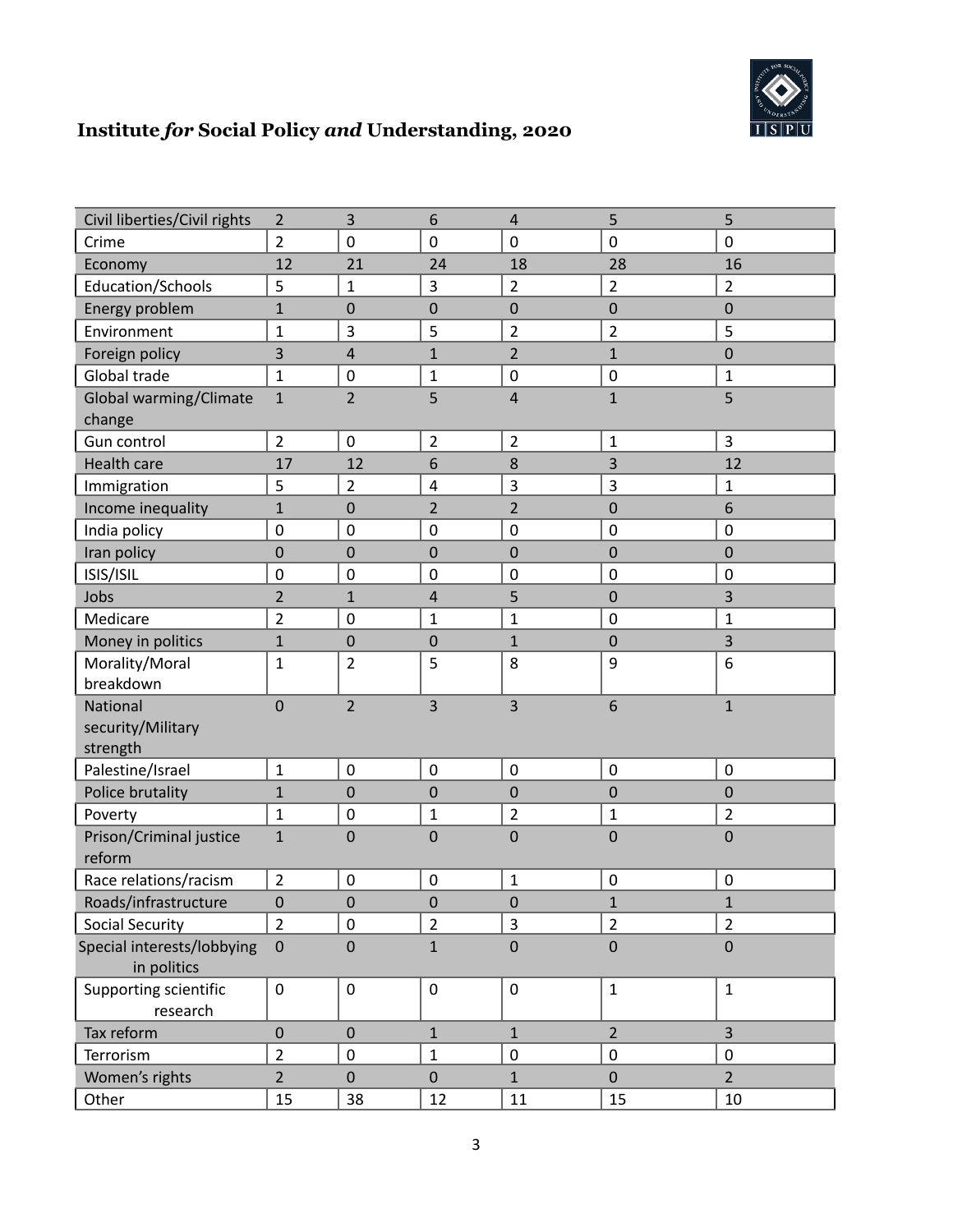

| $\n  On\n$<br>know<br>וטש. |            |                |     |              |    |    |
|----------------------------|------------|----------------|-----|--------------|----|----|
| <b>Total</b>               | 101<br>ᆚᄓᅩ | ~-<br><u>.</u> | 100 | 1 O 1<br>TOT | 98 | 96 |

Table A8a. Which of the following actions have you taken in the past 12 months: Attended a town hall meeting? (%)

| Religion       | Yes | <b>No</b> | Don't        | <b>Total</b> |
|----------------|-----|-----------|--------------|--------------|
|                |     |           | Know/Refused |              |
| <b>Muslim</b>  | 22  | 77        |              | 100          |
| Jewish         | 18  | 81        |              | 100          |
| Catholic       | 18  | 81        |              | 101          |
| Protestant     | 15  | 83        | 3            | 101          |
| W Evangelical  | 12  | 85        |              | 101          |
| Non-Affiliated | 14  | 86        |              | 101          |

Table A8b. Which of the following actions have you taken in the past 12 months: Volunteered for a political campaign? (%)

| Religion       | Yes | <b>No</b> | Don't        | <b>Total</b> |
|----------------|-----|-----------|--------------|--------------|
|                |     |           | Know/Refused |              |
| <b>Muslim</b>  | 16  | 82        |              | 99           |
| Jewish         | 16  | 84        |              | 100          |
| Catholic       | 5   | 92        | 3            | 100          |
| Protestant     | 8   | 89        | 3            | 100          |
| W Evangelical  | 9   | 87        |              | 100          |
| Non-Affiliated | 4   | 94        |              | 99           |

Table A8c. Which of the following actions have you taken in the past 12 months: Contributed money to a political campaign? (%)

| Religion       | Yes | <b>No</b> | Don't        | <b>Total</b> |
|----------------|-----|-----------|--------------|--------------|
|                |     |           | Know/Refused |              |
| <b>Muslim</b>  | 21  | 78        |              | 100          |
| Jewish         | 35  | 65        | 0            | 100          |
| Catholic       | 18  | 80        |              | 99           |
| Protestant     | 21  | 78        |              | 101          |
| W Evangelical  | 18  | 78        | 4            | 100          |
| Non-Affiliated | 19  | 81        | 0            | 100          |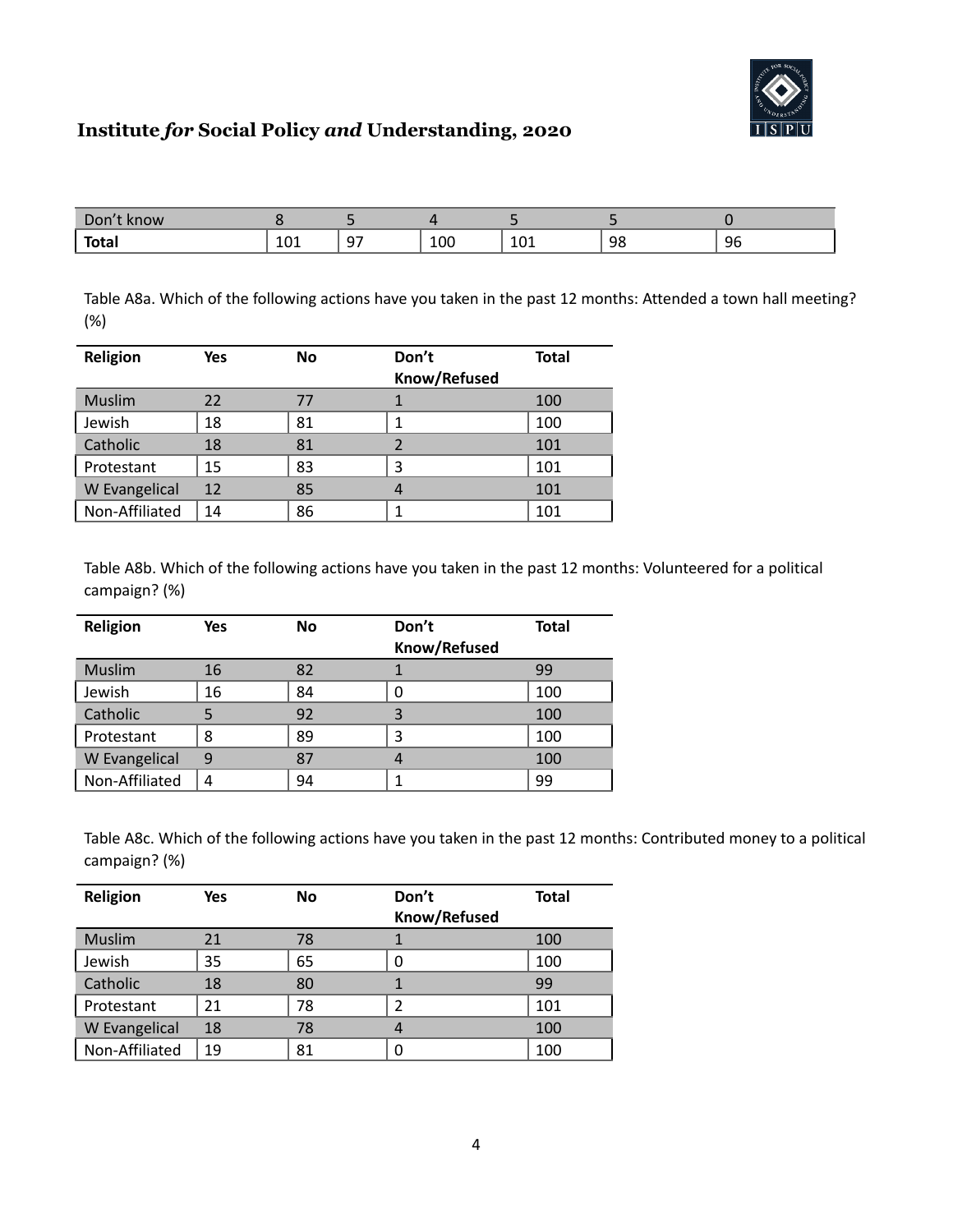

Table A9a. Some activists in your faith community have sought to build political coalitions with others who may share their political goals. Would you support politically working with the following groups: LGBTQ activists? (%)

| Religion             | Yes | <b>No</b> | Don't        | <b>Total</b> |
|----------------------|-----|-----------|--------------|--------------|
|                      |     |           | Know/Refused |              |
| <b>Muslim</b>        | 39  | 55        | 6            | 100          |
| Jewish               | 58  | 37        | 4            | 99           |
| Catholic             | 34  | 61        |              | 100          |
| Protestant           | 26  | 69        | 6            | 101          |
| <b>W</b> Evangelical | 16  | 82        |              | 100          |
| Non-Affiliated       | --  |           | --           |              |

Table A9b. Some activists in your faith community have sought to build political coalitions with others who may share their political goals. Would you support politically working with the following groups: Pro-life activists? (%)

| Religion             | Yes | <b>No</b> | Don't        | <b>Total</b> |
|----------------------|-----|-----------|--------------|--------------|
|                      |     |           | Know/Refused |              |
| <b>Muslim</b>        |     | 46        |              | 99           |
| Jewish               | 21  | 75        | 4            | 100          |
| Catholic             | 36  | 61        |              | 100          |
| Protestant           | 41  | 55        | 5            | 101          |
| <b>W</b> Evangelical | 57  | 40        |              | 100          |
| Non-Affiliated       | --  |           | --           |              |

Table A9c. Some activists in your faith community have sought to build political coalitions with others who may share their political goals. Would you support politically working with the following groups: Black Lives Matter? (%)

| Religion       | Yes | <b>No</b> | Don't         | <b>Total</b> |
|----------------|-----|-----------|---------------|--------------|
|                |     |           | Know/Refused  |              |
| <b>Muslim</b>  | 65  | 31        |               | 100          |
| Jewish         | 54  | 44        | $\mathcal{P}$ | 100          |
| Catholic       | 42  | 54        |               | 100          |
| Protestant     | 37  | 59        | 4             | 100          |
| W Evangelical  | 30  | 66        |               | 100          |
| Non-Affiliated | --  |           |               | --           |

Table A9d. Some activists in your faith community have sought to build political coalitions with others who may share their political goals. Would you support politically working with the following groups: Political Conservatives on religious liberty issues? (%)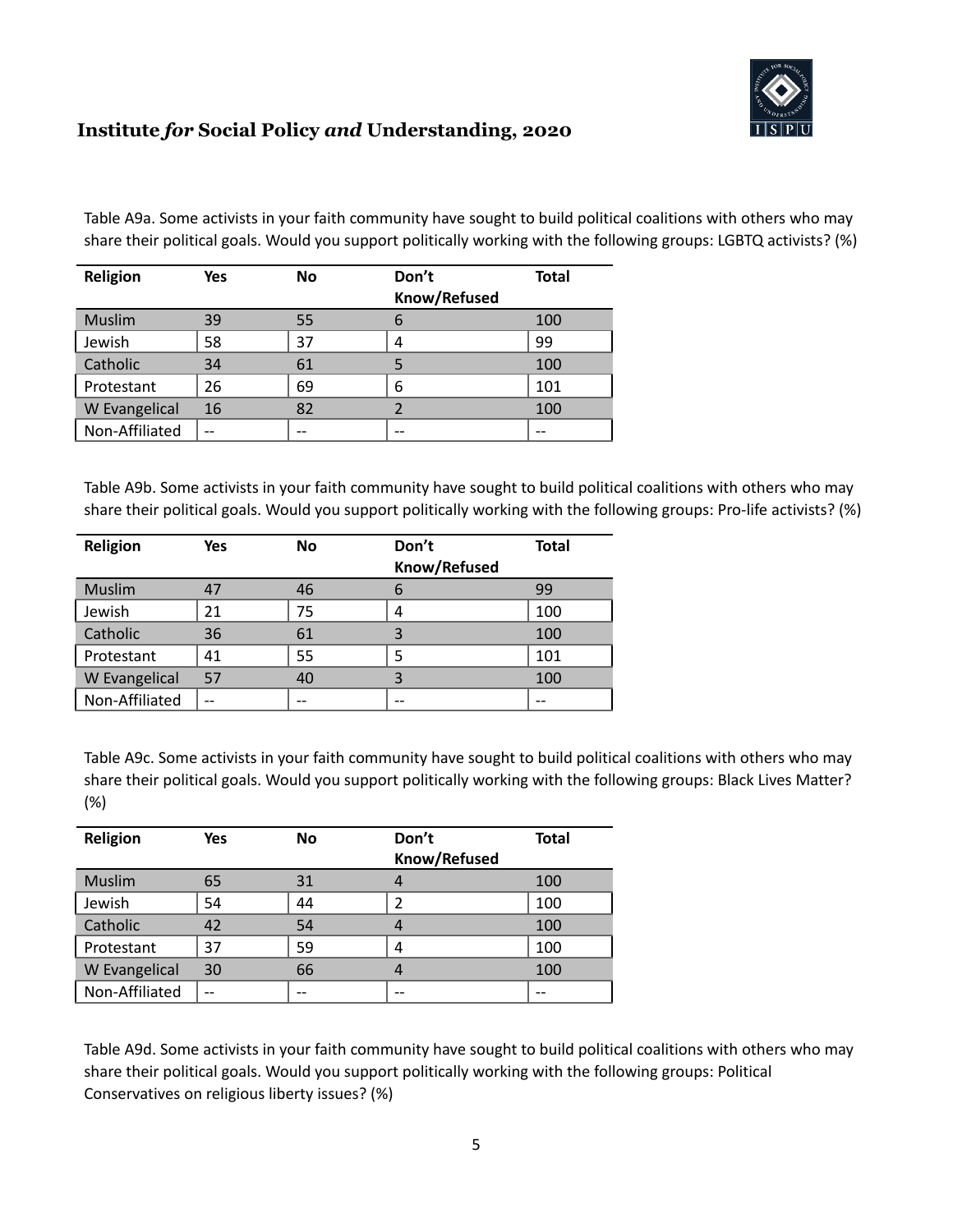

| Religion       | Yes | <b>No</b> | Don't        | <b>Total</b> |
|----------------|-----|-----------|--------------|--------------|
|                |     |           | Know/Refused |              |
| <b>Muslim</b>  | 49  | 47        |              | 100          |
| Jewish         | 29  | 65        | 6            | 100          |
| Catholic       | 29  | 65        |              | 99           |
| Protestant     | 38  | 59        | ς            | 100          |
| W Evangelical  | 53  | 46        |              | 100          |
| Non-Affiliated | --  | --        |              | --           |

Table A10a. Please indicate how much you agree or disagree with the following statements, where 1 means you strongly **disagree** and 5 means you strongly **agree in regards to most Muslims living in the United States:** Most Muslims living in the United States are more prone to violence than other people (%) [Base: All Respondents]

| Religion      | <b>Strongly</b><br><b>Disagree</b> | Somewhat<br><b>Disagree</b> | <b>Neither</b><br>Agree or<br><b>Disagree</b> | Somewhat<br>agree | <b>Strongly</b><br>Agree | Don't<br>Know/Refused | <b>Total</b> |
|---------------|------------------------------------|-----------------------------|-----------------------------------------------|-------------------|--------------------------|-----------------------|--------------|
| <b>Muslim</b> | 64                                 | 10                          |                                               | 8                 | 9                        |                       | 99           |
| Jewish        | 72                                 | 14                          | 5                                             | 5                 | 2                        |                       | 99           |
| Catholic      | 47                                 | 14                          | 22                                            | 10                | 5                        |                       | 99           |
| Protestant    | 42                                 | 19                          | 21                                            | 9                 | 5                        | 4                     | 100          |
| W             | 29                                 | 23                          | 31                                            | 12                |                          | 4                     | 100          |
| Evangelical   |                                    |                             |                                               |                   |                          |                       |              |
| Non-Affiliate | 58                                 | 15                          | 21                                            | 4                 | 2                        | $\Omega$              | 100          |
| d             |                                    |                             |                                               |                   |                          |                       |              |

Table A10b. Please indicate how much you agree or disagree with the following statements, where 1 means you strongly **disagree** and 5 means you strongly **agree in regards to most Muslims living in the United States:**Most Muslims living in the United States discriminate against women (%) [Base: All Respondents]

| Religion      | <b>Strongly</b><br><b>Disagree</b> | Somewhat<br>agree | <b>Neither</b><br>Agree or<br><b>Disagree</b> | Somewhat<br>Agree | <b>Strongly</b><br>Agree | Don't<br>Know/Refused | <b>Total</b> |
|---------------|------------------------------------|-------------------|-----------------------------------------------|-------------------|--------------------------|-----------------------|--------------|
| Muslim        | 62                                 | 12                | 9                                             | 8                 | 8                        |                       | 100          |
| Jewish        | 33                                 | 31                | 16                                            | 15                | 5                        |                       | 101          |
| Catholic      | 22                                 | 18                | 35                                            | 19                | 5                        |                       | 101          |
| Protestant    | 21                                 | 18                | 29                                            | 20                | 9                        | っ                     | 99           |
| W             | 13                                 | 18                | 32                                            | 27                | 8                        |                       | 99           |
| Evangelical   |                                    |                   |                                               |                   |                          |                       |              |
| Non-Affiliate | 28                                 | 18                | 29                                            | 19                | 5                        | $\Omega$              | 99           |
| d             |                                    |                   |                                               |                   |                          |                       |              |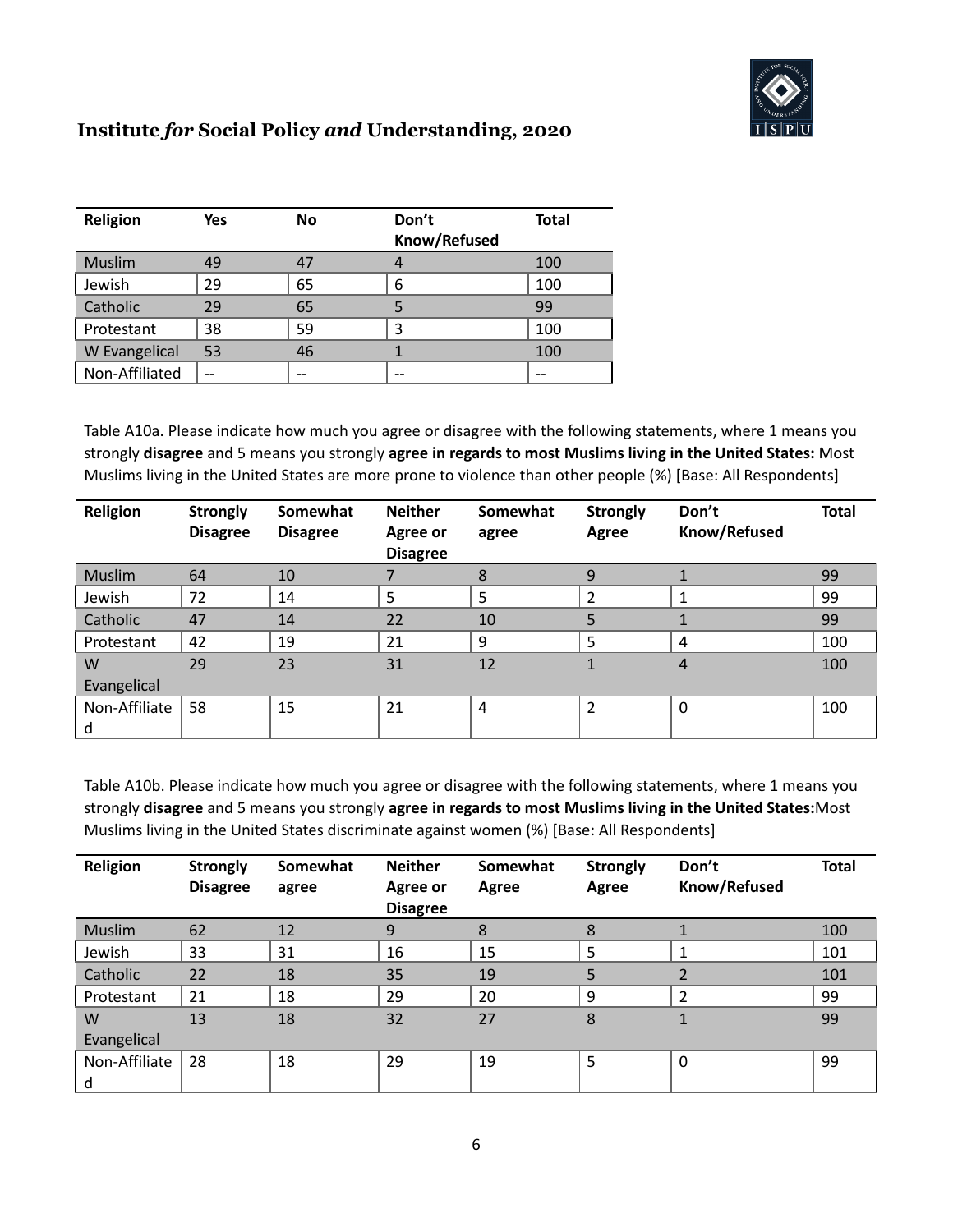

Table A10c. Please indicate how much you agree or disagree with the following statements, where 1 means you strongly **disagree** and 5 means you strongly **agree in regards to most Muslims living in the United States:** Most Muslims living in the United States are hostile to the United States. (%) [Base: All Respondents]

| Religion      | <b>Strongly</b><br><b>Disagree</b> | Somewhat<br><b>Disagree</b> | <b>Neither</b><br>Agree or<br><b>Disagree</b> | Somewhat<br>Agree | <b>Strongly</b><br>Agree | Don't<br>Know/Refused | <b>Total</b> |
|---------------|------------------------------------|-----------------------------|-----------------------------------------------|-------------------|--------------------------|-----------------------|--------------|
| <b>Muslim</b> | 64                                 | 10                          | 8                                             |                   |                          | 4                     | 100          |
| Jewish        | 68                                 | 19                          | 6                                             | 4                 | 2                        |                       | 100          |
| Catholic      | 46                                 | 14                          | 27                                            | 9                 | 3                        |                       | 100          |
| Protestant    | 40                                 | 20                          | 19                                            | 14                | 5                        |                       | 99           |
| W             | 29                                 | 23                          | 25                                            | 20                | 3                        |                       | 101          |
| Evangelical   |                                    |                             |                                               |                   |                          |                       |              |
| Non-Affiliate | 61                                 | 20                          | 12                                            | ⇁                 |                          | $\Omega$              | 101          |
| d             |                                    |                             |                                               |                   |                          |                       |              |

Table A10d. Please indicate how much you agree or disagree with the following statements, where 1 means you strongly **disagree** and 5 means you strongly **agree in regards to most Muslims living in the United States:** Most Muslims living in the United States are less civilized than other people. (%) [Base: All Respondents]

| Religion      | <b>Strongly</b><br><b>Disagree</b> | Somewhat<br><b>Disagree</b> | <b>Neither</b><br>Agree or<br><b>Disagree</b> | Somewhat<br>Agree | <b>Strongly</b><br>Agree | Don't<br>Know/Refused | <b>Total</b> |
|---------------|------------------------------------|-----------------------------|-----------------------------------------------|-------------------|--------------------------|-----------------------|--------------|
| <b>Muslim</b> | 69                                 | 8                           | 6                                             |                   | 8                        |                       | 99           |
| Jewish        | 78                                 | 9                           | 6                                             | 5                 | 1                        |                       | 100          |
| Catholic      | 54                                 | 15                          | 24                                            | 5                 |                          | $\mathbf{0}$          | 99           |
| Protestant    | 54                                 | 14                          | 18                                            | 6                 | 5                        | $\overline{2}$        | 99           |
| W             | 43                                 | 17                          | 27                                            | 10                |                          |                       | 99           |
| Evangelical   |                                    |                             |                                               |                   |                          |                       |              |
| Non-Affiliate | 68                                 | 11                          | 16                                            | $\overline{2}$    | $\overline{2}$           | $\Omega$              | 99           |
| d             |                                    |                             |                                               |                   |                          |                       |              |

Table A10e. Please indicate how much you agree or disagree with the following statements, where 1 means you strongly **disagree** and 5 means you strongly **agree in regards to most Muslims living in the United States:** Most Muslims living in the United States are partially responsible for acts of violence carried out by other Muslims. (%) [Base: All Respondents]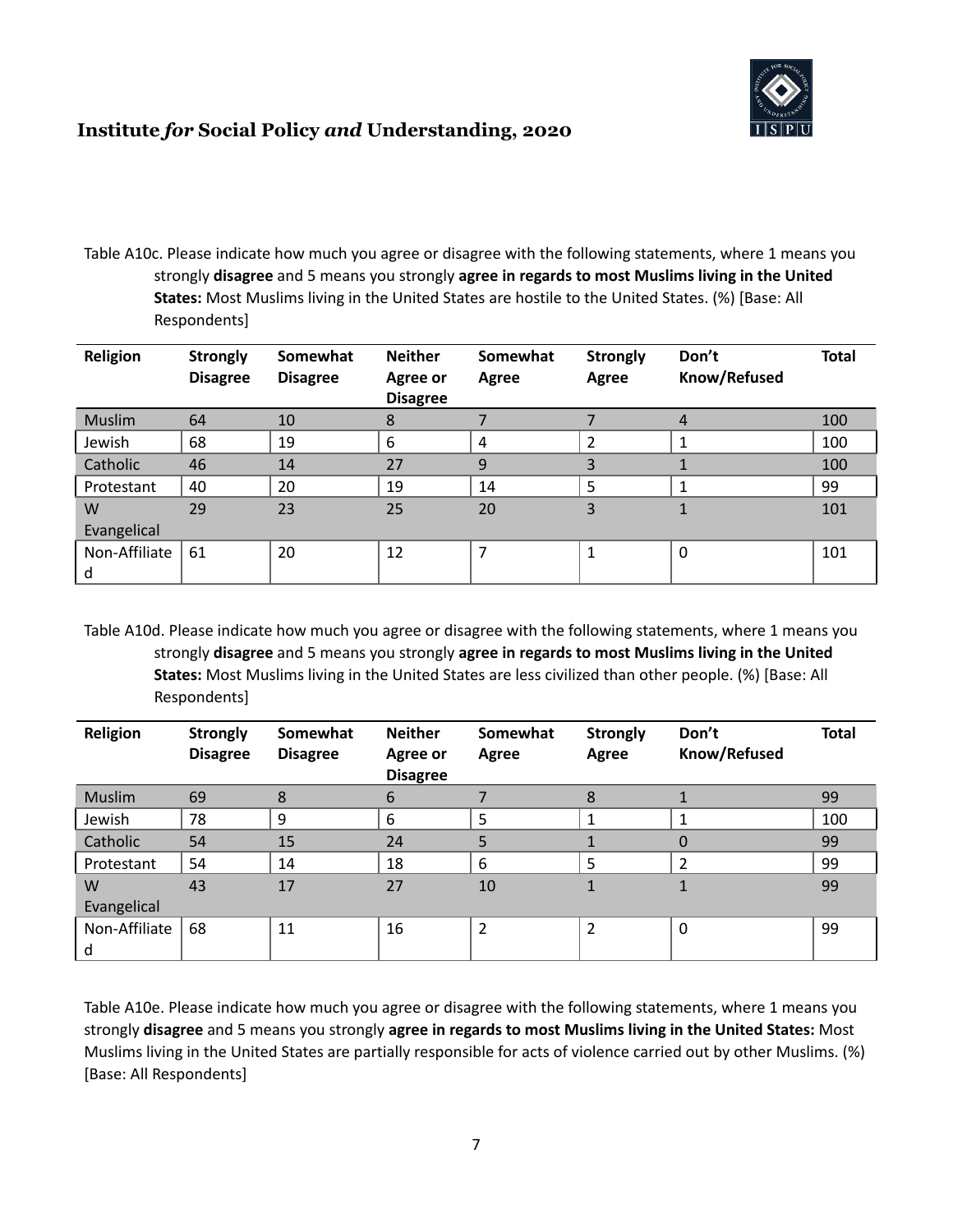

| Religion           | <b>Strongly</b><br><b>Disagree</b> | Somewhat<br><b>Disagree</b> | <b>Neither</b><br>Agree or<br><b>Disagree</b> | Somewhat<br>Agree | <b>Strongly</b><br>Agree | Don't<br>Know/Refused | <b>Total</b> |
|--------------------|------------------------------------|-----------------------------|-----------------------------------------------|-------------------|--------------------------|-----------------------|--------------|
| Muslim             | 70                                 | 8                           | 8                                             |                   |                          |                       | 100          |
| Jewish             | 70                                 | 19                          | 4                                             | 4                 | 2                        |                       | 100          |
| Catholic           | 52                                 | 15                          | 23                                            |                   | 3                        | 0                     | 100          |
| Protestant         | 47                                 | 13                          | 21                                            | 9                 | ⇁                        | 3                     | 100          |
| W                  | 42                                 | 15                          | 27                                            | 8                 | 4                        | 3                     | 99           |
| Evangelical        |                                    |                             |                                               |                   |                          |                       |              |
| Non-Affiliate<br>d | 67                                 | 15                          | 14                                            | 3                 |                          | 0                     | 100          |

Table A11. How often, if at all, have you personally experienced discrimination in the past year because of your religion? (%)

| Religion       | <b>Never</b> | Rarely | Occasionally | <b>Regularly</b> | Don't               | <b>Total</b> |
|----------------|--------------|--------|--------------|------------------|---------------------|--------------|
|                |              |        |              |                  | <b>Know/Refused</b> |              |
| Muslim         | 39           | 23     | 24           | 13               |                     | 99           |
| Jewish         | 42           | 30     | 26           |                  | 0                   | 101          |
| Catholic       | 74           | 19     | ь            |                  |                     | 100          |
| Protestant     | 70           | 20     | 8            |                  |                     | 101          |
| W Evangelical  | 55           | 27     | 12           |                  |                     | 100          |
| Non-Affiliated | 73           | 17     | 6            |                  | 0                   | 99           |

Table A12a. For each of the following situations, please tell me if you experienced **religious** discrimination in the last year: When applying for a job? (%)

| Religion       | <b>Yes</b> | <b>No</b> | Not applicable | Don't<br><b>Know/Refused</b> | <b>Total</b> |
|----------------|------------|-----------|----------------|------------------------------|--------------|
| Muslim         | 33         | 51        | 14             |                              | 99           |
| Jewish         | 5          | 77        | 17             |                              | 99           |
| Catholic       | $***$      | $***$     | $***$          | $***$                        | $***$        |
| Protestant     | $***$      | $***$     | $***$          | $***$                        | $***$        |
| W Evangelical  | $***$      | $***$     | $***$          | $***$                        | $***$        |
| Non-Affiliated | $***$      | $***$     | $***$          | $***$                        | $***$        |

\*\*Sample size too small to report

Table A12b. For each of the following situations, please tell me if you experienced **religious** discrimination in the last year: At your place of work or at school interacting with your peers? (%)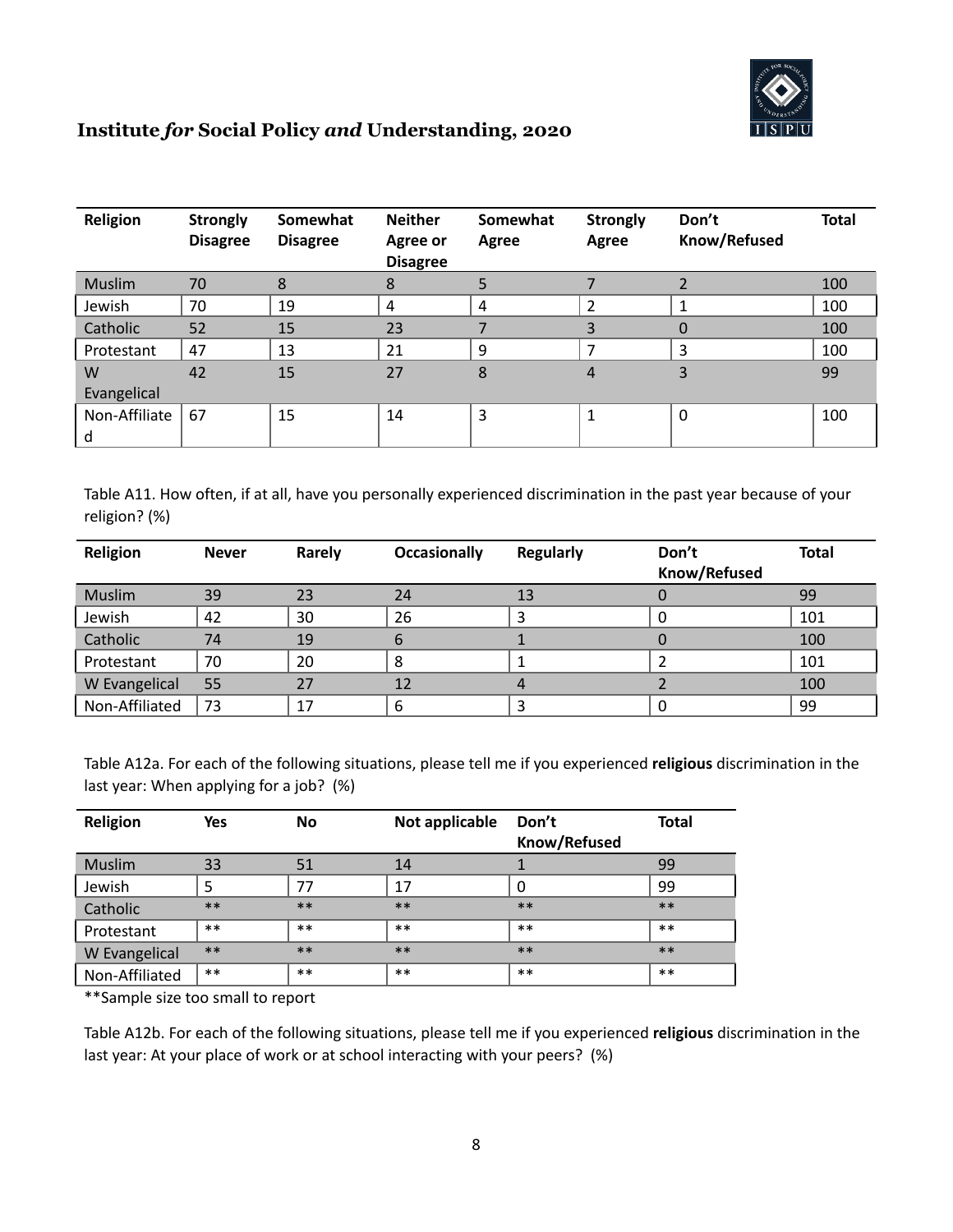

| Religion       | <b>Yes</b> | <b>No</b> | Not applicable | Don't<br>Know/Refused | <b>Total</b> |
|----------------|------------|-----------|----------------|-----------------------|--------------|
| Muslim         | 42         | 49        | 9              |                       | 101          |
| Jewish         | 22         | 69        | 9              |                       | 100          |
| Catholic       | $***$      | $***$     | $***$          | $**$                  | $***$        |
| Protestant     | $***$      | $***$     | $***$          | $***$                 | $***$        |
| W Evangelical  | $***$      | $**$      | $***$          | $***$                 | $***$        |
| Non-Affiliated | $***$      | $***$     | $***$          | $***$                 | $***$        |

\*\*Sample size too small to report

Table A12c. For each of the following situations, please tell me if you experienced **religious** discrimination in the last year: At the airport? (%)

| Religion       | <b>Yes</b> | <b>No</b> | Not applicable | Don't<br><b>Know/Refused</b> | <b>Total</b> |
|----------------|------------|-----------|----------------|------------------------------|--------------|
| Muslim         | 44         | 45        | 11             | 0                            | 100          |
| Jewish         |            | 90        | 8              | 0                            | 100          |
| Catholic       | $***$      | $***$     | $***$          | $***$                        | $***$        |
| Protestant     | $***$      | $***$     | $***$          | $***$                        | $***$        |
| W Evangelical  | $***$      | $**$      | $***$          | $***$                        | $***$        |
| Non-Affiliated | $***$      | $***$     | $***$          | $***$                        | $***$        |

\*\*Sample size too small to report

Table A12d. For each of the following situations, please tell me if you experienced **religious** discrimination in the last year: When interacting with law enforcement? (%)

| Religion       | Yes   | <b>No</b> | Not applicable | Don't<br>Know/Refused | <b>Total</b> |
|----------------|-------|-----------|----------------|-----------------------|--------------|
| Muslim         | 31    | 56        | 13             | 0                     | 100          |
| Jewish         |       | 88        | 10             |                       | 100          |
| Catholic       | $***$ | $***$     | $***$          | $***$                 | $***$        |
| Protestant     | $***$ | $***$     | $***$          | $***$                 | $***$        |
| W Evangelical  | $***$ | $***$     | $***$          | $***$                 | $***$        |
| Non-Affiliated | $***$ | $***$     | $***$          | $***$                 | $***$        |

\*\*Sample size too small to report

Table A12e. For each of the following situations, please tell me if you experienced **religious** discrimination in the last year: When interacting with other people you don't know in a public place, such as a restaurant, cafe, store etc.? (%)

| Religion      | Yes | No | Not applicable Don't | Know/Refused | <b>Total</b> |
|---------------|-----|----|----------------------|--------------|--------------|
| <b>Muslim</b> |     | 56 | 12                   |              | 100          |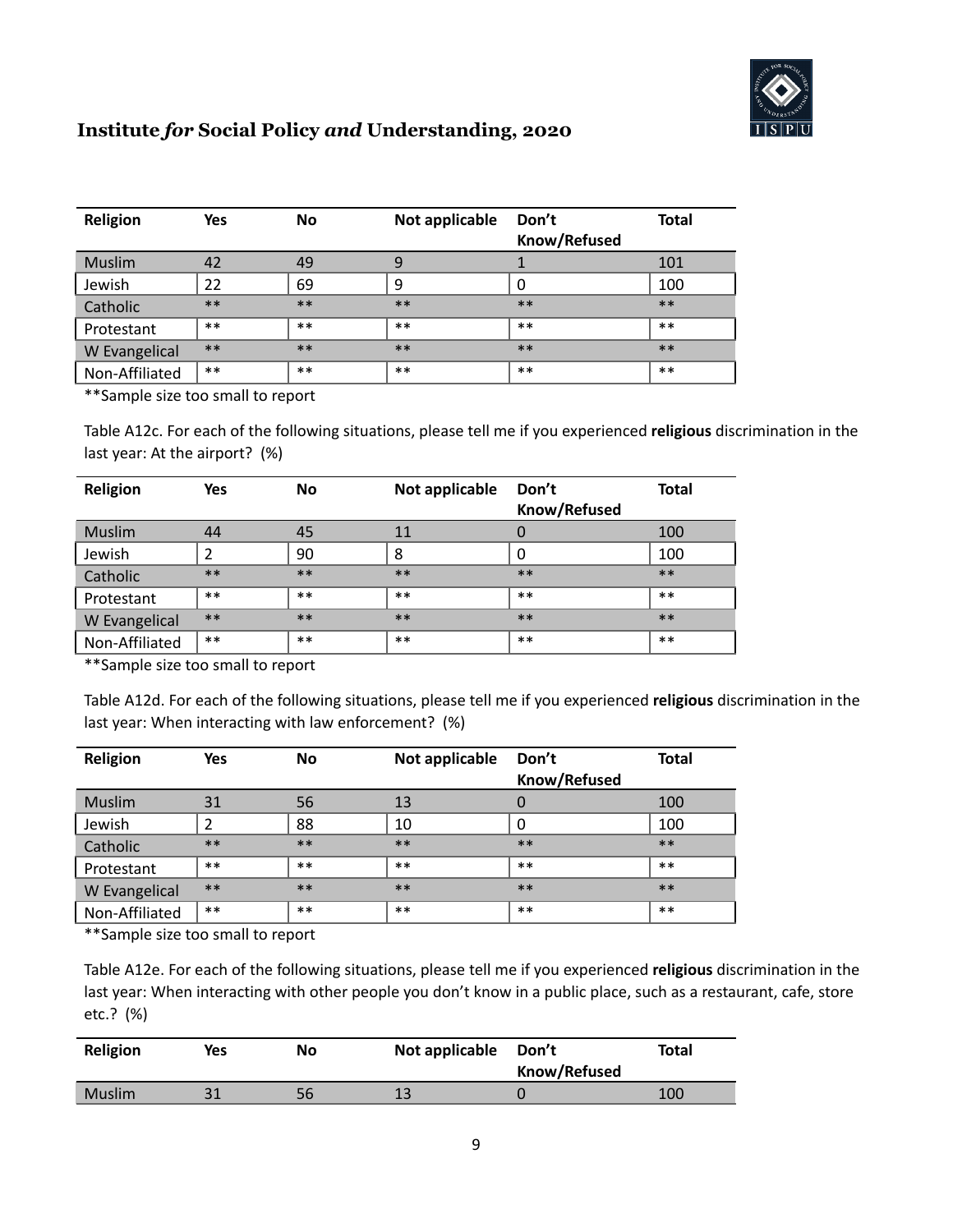

| Jewish         |       | 88    | 10    |       | 100   |
|----------------|-------|-------|-------|-------|-------|
| Catholic       | $***$ | $***$ | $***$ | $***$ | $***$ |
| Protestant     | $***$ | $***$ | $***$ | $***$ | $***$ |
| W Evangelical  | $***$ | $***$ | $***$ | $***$ | $***$ |
| Non-Affiliated | $***$ | $***$ | $***$ | $***$ | $***$ |

\*\*Sample size too small to report

Table A12f. For each of the following situations, please tell me if you experienced **religious** discrimination in the last year: When receiving healthcare services, such as a medical or dental appointment, mental health services or hospital? (%)

| Religion       | <b>Yes</b> | <b>No</b> | Not applicable | Don't<br><b>Know/Refused</b> | <b>Total</b> |
|----------------|------------|-----------|----------------|------------------------------|--------------|
| Muslim         | 25         | 68        |                |                              | 101          |
| Jewish         |            | 93        | 1              |                              | 99           |
| Catholic       | $***$      | $***$     | $***$          | $***$                        | $***$        |
| Protestant     | $***$      | $***$     | $***$          | $***$                        | $***$        |
| W Evangelical  | $***$      | $***$     | $**$           | $***$                        | $***$        |
| Non-Affiliated | $***$      | $***$     | $***$          | $***$                        | $***$        |

\*\*Sample size too small to report

Table A12g. For each of the following situations, please tell me if you experienced **religious** discrimination in the last year: When interacting with friends or family? (%)

| Religion             | Yes   | No    | Not applicable | Don't<br>Know/Refused | <b>Total</b> |
|----------------------|-------|-------|----------------|-----------------------|--------------|
|                      |       |       |                |                       |              |
| Muslim               | 30    | 64    | 5              |                       | 99           |
| Jewish               | 27    | 71    |                | 0                     | 100          |
| Catholic             | $***$ | $***$ | $***$          | $***$                 | $***$        |
| Protestant           | $***$ | $***$ | $***$          | $***$                 | $***$        |
| <b>W</b> Evangelical | $***$ | $***$ | $***$          | $***$                 | $***$        |
| Non-Affiliated       | $***$ | $***$ | $***$          | $***$                 | $***$        |

\*\*Sample size too small to report

Table A13. Do you have children who attend a K-12 public school? If your school is currently closed due to the coronavirus, please answer for your situation before the shutdown? (%)

| Religion   | Yes | No | Don't        | Total |
|------------|-----|----|--------------|-------|
|            |     |    | Know/Refused |       |
| Muslim     | 36  | 63 |              | 100   |
| Jewish     | 16  | 84 | 0            | 100   |
| Catholic   | 21  | 79 |              | 100   |
| Protestant | 18  | 82 | 0            | 100   |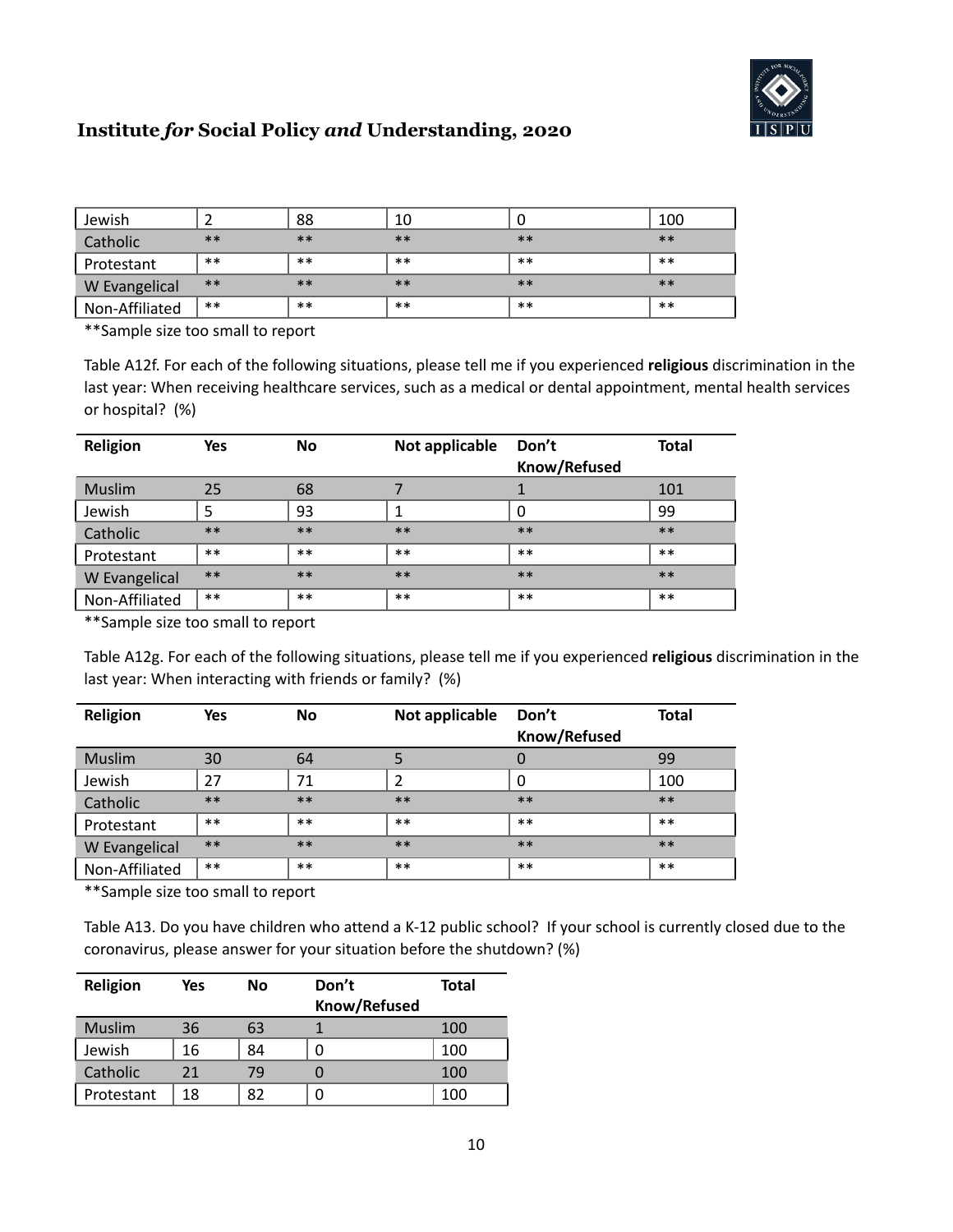

|                 |  | 99    |
|-----------------|--|-------|
| Evangelical     |  |       |
| Non-Affiliat 32 |  | 100 l |
| ec              |  |       |

Table A14. How often, if at all, have your children experienced bullying, such as insults or physical assaults in the past year because of their **religion** at school? (%) [Base: Respondents with children in K-12 public school]

| Religion      | <b>Never</b> | Once in the<br>past year | A few times<br>in the past<br>year | <b>Almost every</b><br>month/every<br>month | <b>Almost</b><br>everyday/<br>everyday | Don't<br>Know/Refused | <b>Total</b> |
|---------------|--------------|--------------------------|------------------------------------|---------------------------------------------|----------------------------------------|-----------------------|--------------|
| <b>Muslim</b> | 49           | 11                       | 23                                 | 8                                           | 9                                      | 0                     | 100          |
| Jewish        | $***$        | $***$                    | $***$                              | $***$                                       | $***$                                  | $***$                 | $***$        |
| Catholic      | $***$        | $***$                    | $***$                              | $***$                                       | $***$                                  | $***$                 | $***$        |
| Protestant    | $***$        | $***$                    | $***$                              | $***$                                       | $***$                                  | $***$                 | $***$        |
| W             | $***$        | $***$                    | $***$                              | $***$                                       | $***$                                  | $***$                 | $***$        |
| Evangelical   |              |                          |                                    |                                             |                                        |                       |              |
| Non-Affiliat  | $***$        | $***$                    | $***$                              | $***$                                       | $***$                                  | $***$                 | $***$        |
| ed            |              |                          |                                    |                                             |                                        |                       |              |

\*\* Sample size too small to report

Table A15. Who has bullied your child? (Mark all that apply) (%) [Base: Respondents with children in K-12 public school who have faced religious-based bullying]

| Religion      | Another<br>student<br>or group<br>οf<br>students | A teacher<br>or other<br>school<br>official | An<br>anonymous<br>source | Someone else | Don't<br>Know/Refused |
|---------------|--------------------------------------------------|---------------------------------------------|---------------------------|--------------|-----------------------|
| <b>Muslim</b> | 69                                               | 30                                          | 14                        | 11           | 1                     |
| Jewish        | $***$                                            | $***$                                       | $***$                     | $***$        | $***$                 |
| Catholic      | $***$                                            | $***$                                       | $**$                      | $**$         | $**$                  |
| Protestant    | $***$                                            | $***$                                       | $***$                     | $***$        | $***$                 |
| W             | $***$                                            | $***$                                       | $***$                     | $**$         | $***$                 |
| Evangelical   |                                                  |                                             |                           |              |                       |
| Non-Affiliat  | $***$                                            | $***$                                       | $***$                     | $***$        | $***$                 |
| ed            |                                                  |                                             |                           |              |                       |

\*\* Sample size too small to report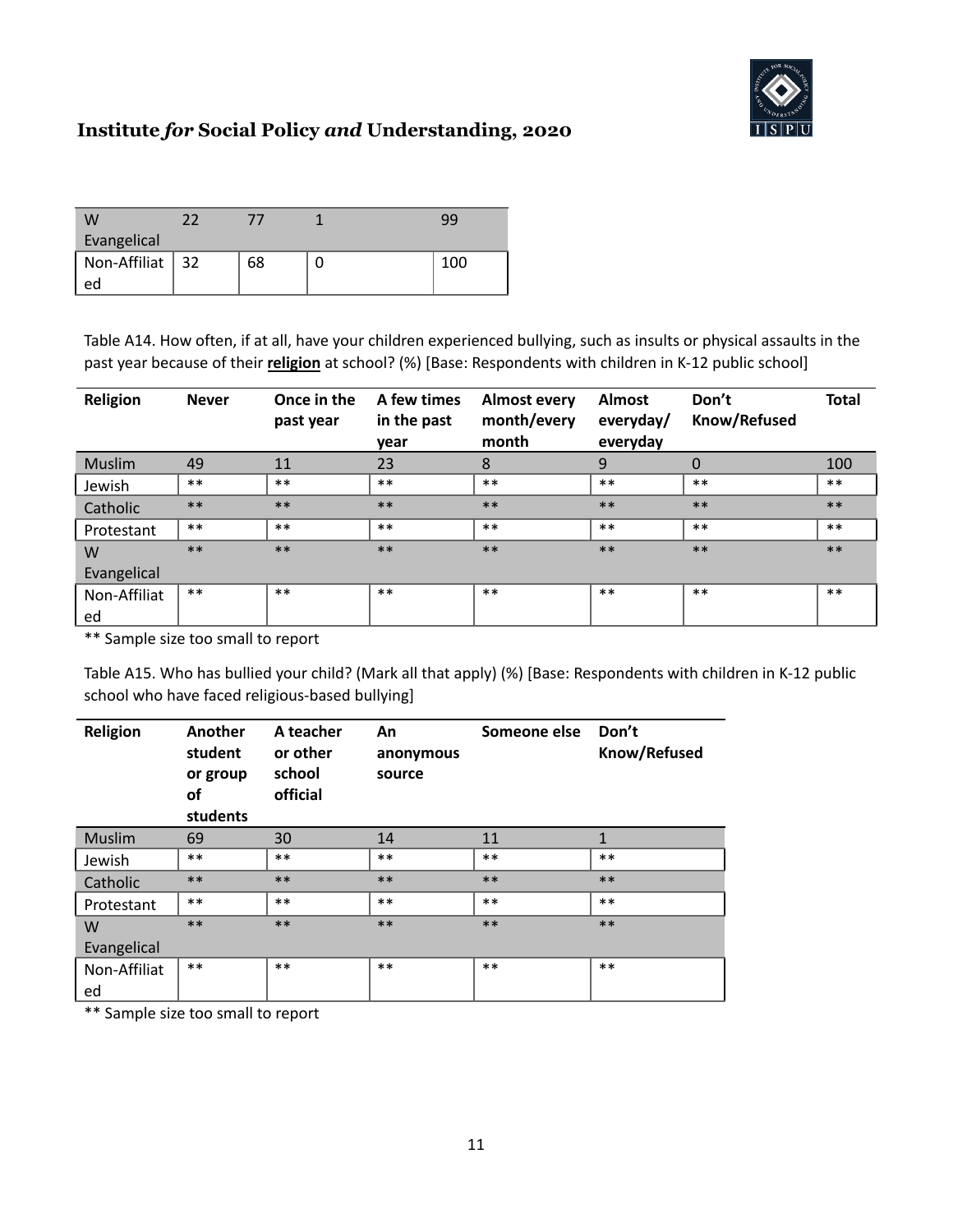

#### **Demographics**

Table A16. What is your present religion, if any? Are you Protestant, Roman Catholic, Mormon, Orthodox such as Greek or Russian Orthodox, Jewish, Muslim, Buddhist, Hindu, atheist, agnostic, something else, or nothing in particular?

| Religion                                           | Count |
|----------------------------------------------------|-------|
| Protestant                                         | 245   |
| Catholic/Roman Catholic                            | 220   |
| Mormon                                             | 17    |
| Orthodox (Eastern, Greek, Russian, Armenian, etc.) | 5     |
| Jewish/Judaism                                     | 372   |
| Muslim/Islamic                                     | 808   |
| <b>Buddhist</b>                                    | 8     |
| Hindu                                              | 5     |
| Christian                                          | 185   |
| Unitarian                                          | 7     |
| Atheist                                            | 54    |
| Agnostic                                           | 50    |
| Something else                                     | 22    |
| No Religion/none                                   | 168   |
| <b>Total</b>                                       | 2166  |

Table A17. What is your gender? (%)

| Religion       | <b>Male</b> | Female | <b>No Answer</b> | <b>Total</b> |
|----------------|-------------|--------|------------------|--------------|
| Muslim         | 57          | 43     |                  | 100          |
| Jewish         | 53          | 47     | U                | 100          |
| Catholic       | 46          | 54     |                  | 100          |
| Protestant     | 47          | 53     | U                | 100          |
| W Evangelical  | 51          | 49     |                  | 100          |
| Non-Affiliated | 53          | 47     | U                | 100          |

#### Table A18. What is your age? (%)

| Religion      | 18-24 | $25 - 29$ | 30-49 | 50-64 | $65+$ | Refused/No<br>Answer | <b>Total</b> |
|---------------|-------|-----------|-------|-------|-------|----------------------|--------------|
| <b>Muslim</b> | 25    | 16        | 40    | 14    |       |                      | 100          |
| Jewish        | 14    |           | 29    | 23    | 24    | ◡                    | 99           |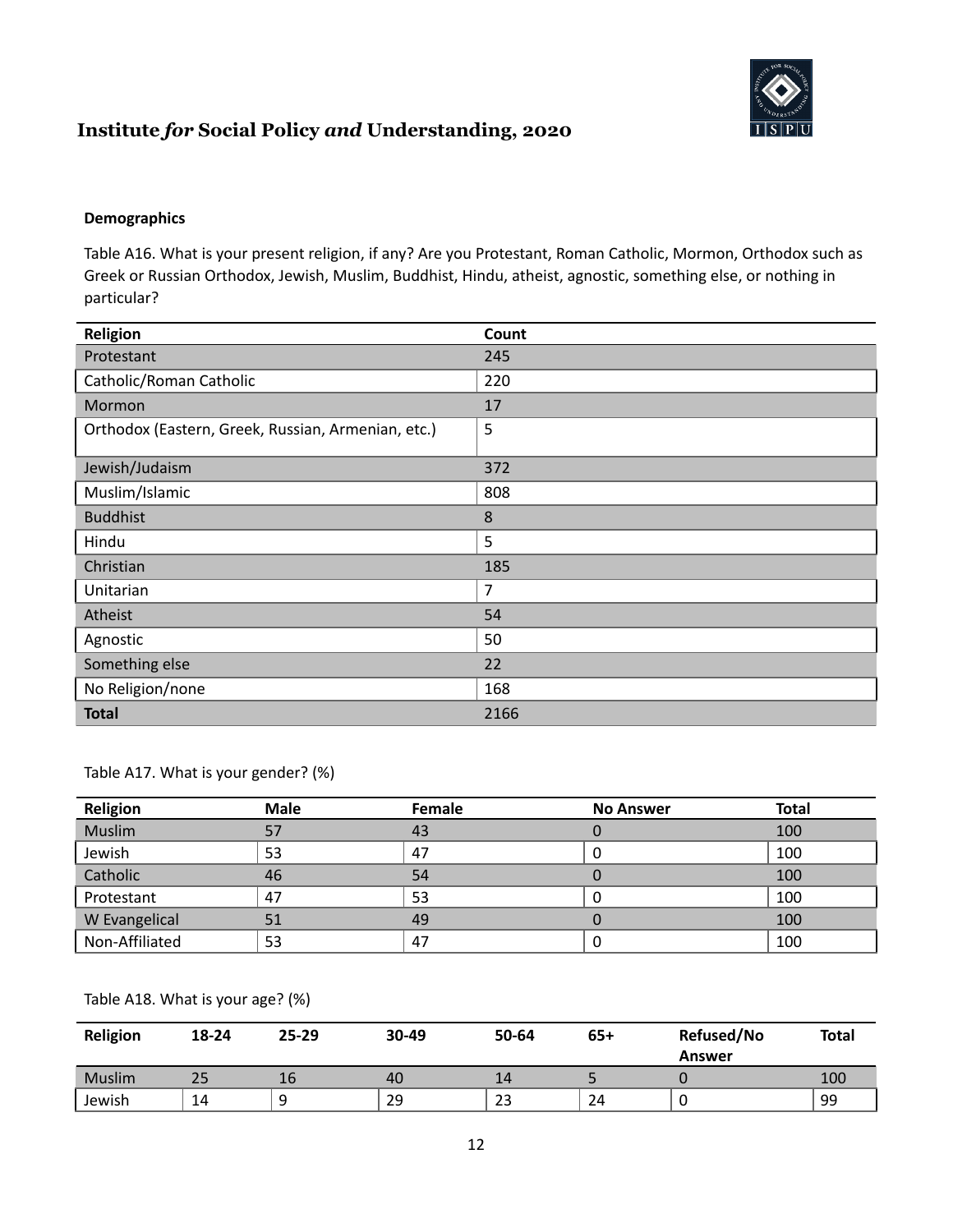

| Catholic      |    |    | 26 | 32 | 29 |   | 100 |  |  |
|---------------|----|----|----|----|----|---|-----|--|--|
| Protestant    | 4  |    | 24 | 28 | 38 | U | 99  |  |  |
| W             |    |    | 28 | 28 | 34 |   | 100 |  |  |
| Evangelical   |    |    |    |    |    |   |     |  |  |
| Non-Affiliate | 14 | 18 | 39 | 18 | 11 | U | 100 |  |  |
|               |    |    |    |    |    |   |     |  |  |

Table A19. And finally, just a few questions for classification purposes only. . .Are you: (%)

|                               | <b>Muslim</b> | Jewish | <b>Catholic</b> | Protestant | W<br><b>Evangelical</b> | <b>Non-Affilia</b><br>ted |
|-------------------------------|---------------|--------|-----------------|------------|-------------------------|---------------------------|
| Single, never married         | 35            | 23     | 17              | 14         |                         | 33                        |
| Single, living with a partner | 6             | 9      | 9               | 4          | 10                      | 17                        |
| Separated                     |               |        |                 |            |                         |                           |
| Widowed                       | 3             | 6      | 6               | 9          | 8                       |                           |
| <b>Divorced</b>               | 6             | 8      | 11              | 12         | 12                      |                           |
| Married                       | 49            | 52     | 55              | 60         | 60                      | 35                        |
| Refused/No Answer             |               | 0      |                 |            |                         |                           |
| Total:                        | 100           | 100    | 98              | 100        | 100                     | 100                       |

Table A20. Including yourself, how many people are there living in your household? (%)

|                   | <b>Muslim</b> | Jewish   | <b>Catholic</b> | Protestant     | W                  | <b>Non-Affiliated</b> |
|-------------------|---------------|----------|-----------------|----------------|--------------------|-----------------------|
|                   |               |          |                 |                | <b>Evangelical</b> |                       |
| One               | 12            | 19       | 20              | 23             | 22                 | 19                    |
| Two               | 17            | 38       | 40              | 43             | 36                 | 31                    |
| Three             | 21            | 13       | 9               | 14             | 15                 | 18                    |
| Four              | 24            | 14       | 12              | 13             | 13                 | 16                    |
| Five              | 13            | 5        | 6               | 5              | 9                  | 10                    |
| Six               | 5             | 6        | 8               | $\overline{2}$ | 2                  | 3                     |
| Seven             | 4             |          | 3               |                | 2                  | 3                     |
| Eight or more     | 4             | 4        | $\overline{2}$  |                | 1                  |                       |
| Refused/No Answer |               | $\Omega$ | $\Omega$        | 0              | $\Omega$           | 0                     |
| Total:            | 101           | 100      | 100             | 102            | 100                | 101                   |

Table A21. How many of these are adults, 18 or older? (%)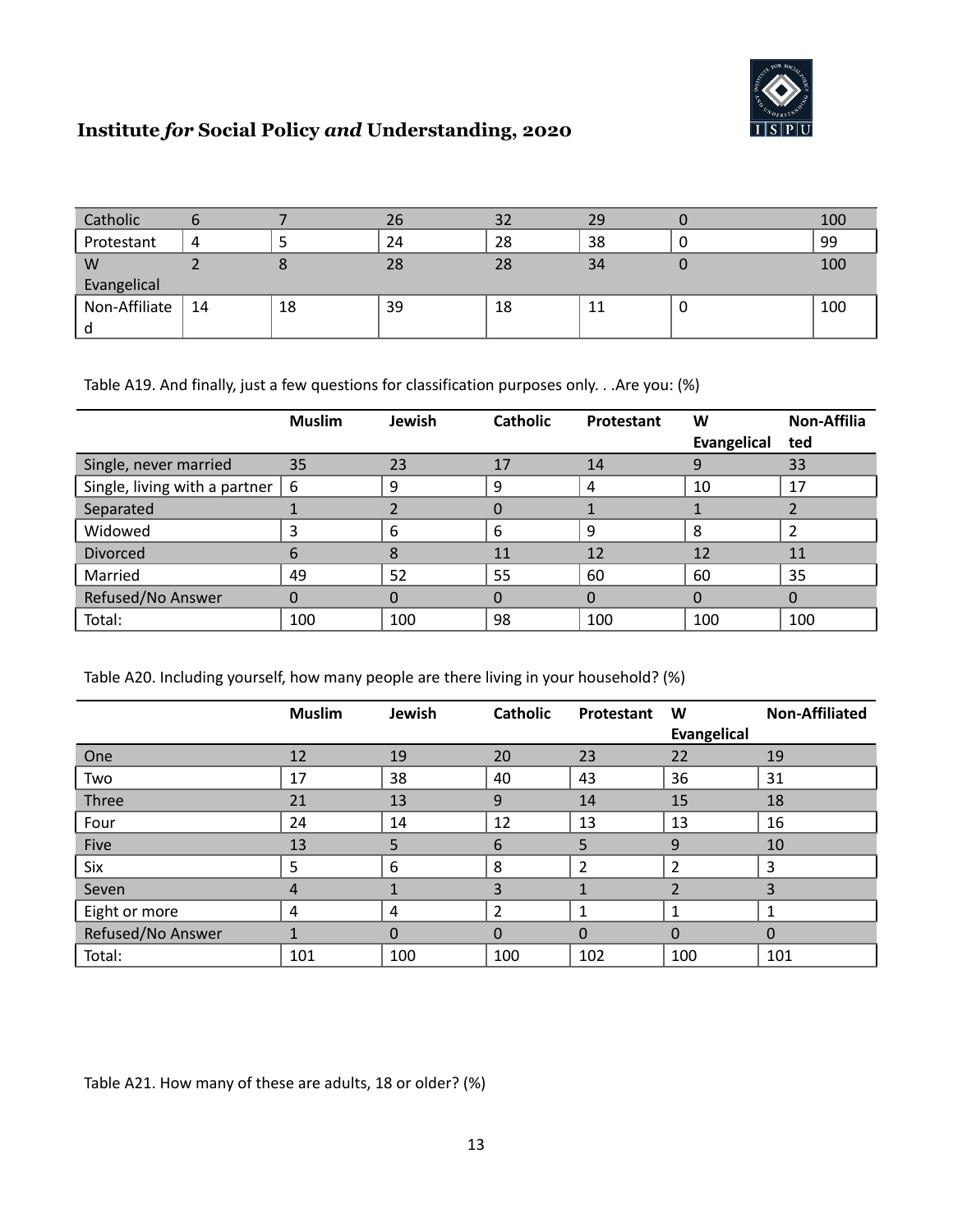

|                   | <b>Muslim</b>  | Jewish   | <b>Catholic</b> | Protestant  | W              | <b>Non-Affilia</b> |
|-------------------|----------------|----------|-----------------|-------------|----------------|--------------------|
|                   |                |          |                 |             | Evangelical    | ted                |
| One               | 18             | 20       | 23              | 26          | 23             | 21                 |
| Two               | 41             | 55       | 53              | 57          | 63             | 53                 |
| Three             | 20             | 13       | 10              | 11          | 8              | 14                 |
| Four              | 11             |          | 8               | 5           | $\overline{4}$ | 8                  |
| Five              | 4              | 3        | 3               | 0           |                |                    |
| Six               | $\overline{2}$ |          |                 | 0           | $\mathbf{0}$   | $\Omega$           |
| Seven             |                | 0        |                 | 0           | 0              |                    |
| Eight or more     |                | $\Omega$ | $\overline{2}$  | $\mathbf 0$ | $\Omega$       | $\Omega$           |
| Refused/No Answer |                | $\Omega$ | 0               | 0           | 0              | 0                  |
| Total:            | 99             | 98       | 101             | 99          | 99             | 99                 |

Table A22. What is the last grade of school you completed? (%)

|                                                  | <b>Muslim</b> | Jewish   | <b>Catholic</b> | Protestant | W<br><b>Evangelical</b> | <b>Non-Affilia</b><br>ted |
|--------------------------------------------------|---------------|----------|-----------------|------------|-------------------------|---------------------------|
| Less than high school<br>graduate                | 9             | 5        | 5               |            | 8                       | 13                        |
| High school graduate                             | 28            | 15       | 28              | 27         | 29                      | 32                        |
| Some college (including<br>Associate's degree)   | 21            | 20       | 32              | 26         | 30                      | 24                        |
| Graduated college (4 year/<br>Bachelor's degree) | 24            | 33       | 34              | 40         | 34                      | 31                        |
| Graduate school or more                          | 14            | 27       | $\Omega$        | 0          | $\Omega$                | $\Omega$                  |
| Technical school/ Other                          | 4             |          |                 | 0          | 0                       | 0                         |
| Refused/No Answer                                | $\Omega$      | $\Omega$ |                 | $\Omega$   | $\Omega$                | $\Omega$                  |
| Total:                                           | 100           | 101      | 101             | 100        | 101                     | 100                       |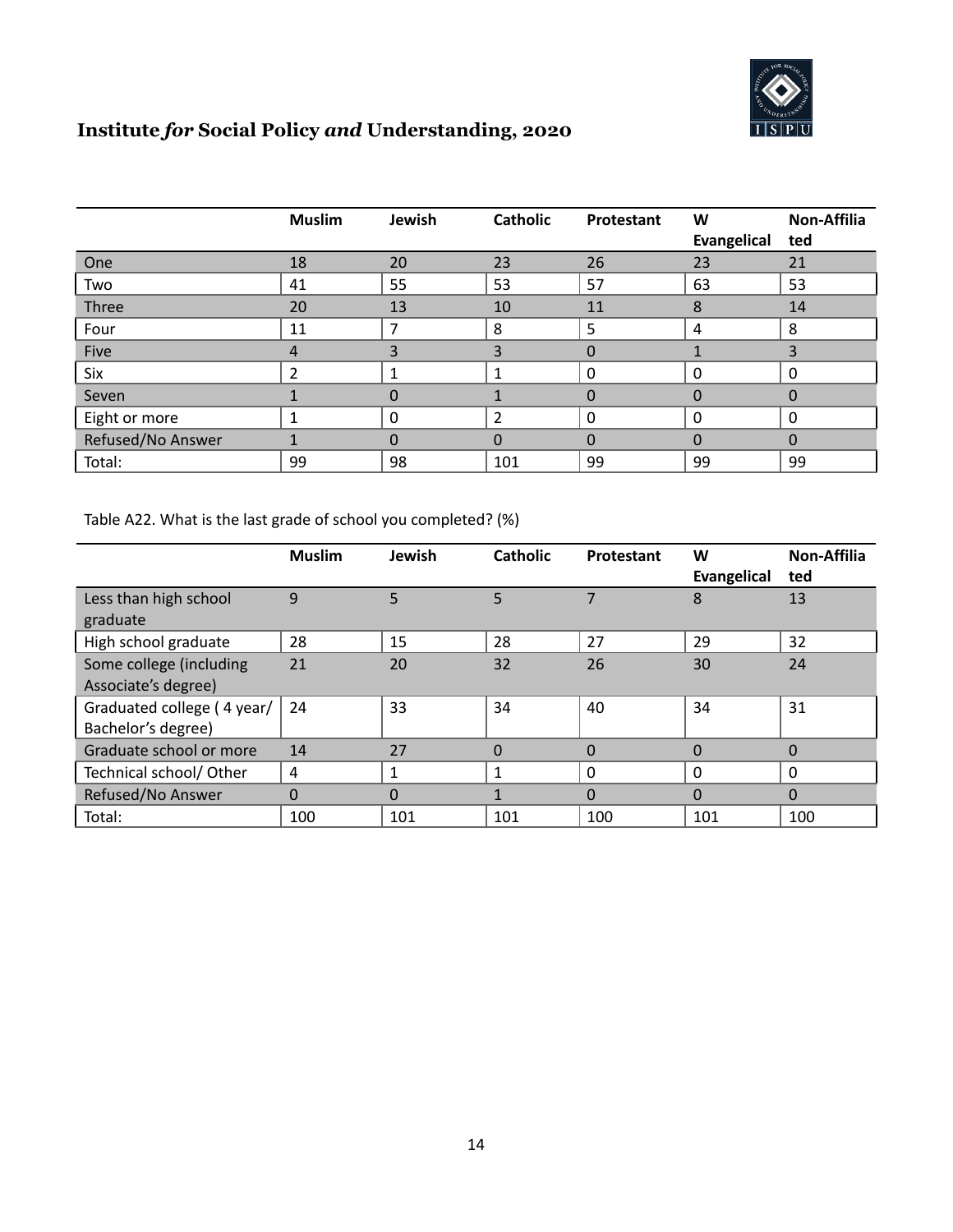

|                                     | <b>Muslim</b> | Jewish         | <b>Catholic</b> | <b>Protestant</b> | W<br><b>Evangelical</b> | <b>Non-Affilia</b><br>ted |
|-------------------------------------|---------------|----------------|-----------------|-------------------|-------------------------|---------------------------|
| Less than \$15,000                  | 15            | $\overline{3}$ | 10              | 9                 | 7                       | 9                         |
| \$15,000 but less than<br>\$25,000  | 10            | 4              | 9               | 13                | 12                      | 19                        |
| \$25,000 but less than<br>\$30,000  | 8             | 6              | 4               | 5                 | $\overline{4}$          | 10                        |
| \$30,000 but less than<br>\$40,000  | 9             | $\overline{7}$ | 10              | 9                 | 8                       | 8                         |
| \$40,000 but less than<br>\$50,000  | 10            | 5              | 10              | 13                | 13                      | 12                        |
| \$50,000 but less than<br>\$75,000  | 15            | 16             | 21              | 14                | 19                      | 13                        |
| \$75,000 but less than<br>\$100,000 | 12            | 12             | 14              | 11                | 15                      | 8                         |
| \$100,000 and over                  | 18            | 38             | 22              | 21                | 17                      | 19                        |
| Don't Know/Refused/No<br>Answer     | 3             | 9              | $\overline{2}$  | 4                 | 5                       | 0                         |
| Total:                              | 100           | 100            | 102             | 99                | 100                     | 98                        |

Table A23. Is your total annual household income from all sources, and before taxes: (%)

Table A24. Are you of Hispanic origin or background? Do you consider yourself white, black or African American, Asian, Arab, Native American, Pacific Islander, mixed race or some other race? (%)

|                           | <b>Muslim</b> | Jewish   | <b>Catholic</b> | Protestant | W                  | <b>Non-Affilia</b> |
|---------------------------|---------------|----------|-----------------|------------|--------------------|--------------------|
|                           |               |          |                 |            | <b>Evangelical</b> | ted                |
| Non-Hispanic White        | 20            | 84       | 63              | 75         | 100                | 61                 |
| Non-Hispanic Black        | 28            | 2        | 3               | 13         | 0                  | 8                  |
| Hispanic                  | 9             | 8        | 27              | 6          |                    | 21                 |
| Non-Hispanic Asian        | 22            | $\Omega$ | 3               |            | 0                  | 5                  |
| Arab                      | 18            | O        | 0               | U          | 0                  |                    |
| Native American/ American | - 0           | $\Omega$ | $\Omega$        | 3          | 0                  |                    |
| Indian/ Alaska Native     |               |          |                 |            |                    |                    |
| Other                     |               | 6        | 4               |            | 0                  |                    |
| Refused/No Answer         |               | $\Omega$ | 0               | 0          | 0                  |                    |
| Total:                    | 99            | 101      | 100             | 100        | 100                | 99                 |

Table A25. Generally speaking, do you usually think of yourself as: (%)

| Religion | Republican | <b>Democrat</b> | Independent | Other | Don't Know/Refused | Total |  |
|----------|------------|-----------------|-------------|-------|--------------------|-------|--|
|----------|------------|-----------------|-------------|-------|--------------------|-------|--|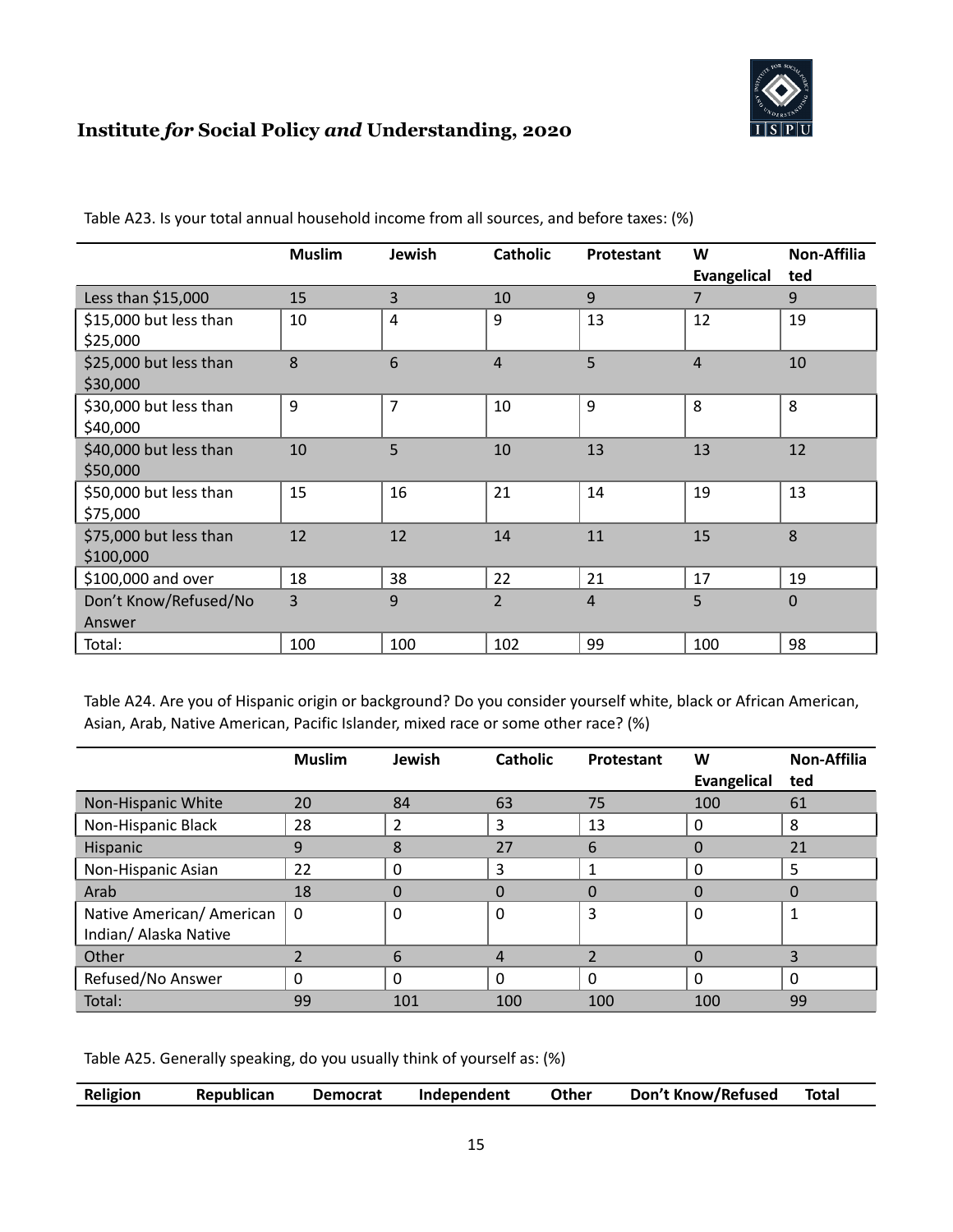

| Muslim           | 11 | 41 | 42 |   | 101 |
|------------------|----|----|----|---|-----|
| Jewish           | 17 | 49 | 31 |   | 100 |
| Catholic         | 26 | 35 | 36 |   | 100 |
| Protestant       | 35 | 33 |    |   | 100 |
| W Evangelical 51 |    | 13 | 30 |   | 100 |
| Non-Affiliate    | 12 | 41 | 45 | 0 | 100 |
|                  |    |    |    |   |     |

Table A26. Generally speaking, would you describe your political views as…? (%)

| Religion      | <b>Very</b>         | Somewhat            | <b>Moderate</b> | Somewhat | <b>Very</b> | Don't Know/    | <b>Total</b> |
|---------------|---------------------|---------------------|-----------------|----------|-------------|----------------|--------------|
|               | <b>Conservative</b> | <b>Conservative</b> |                 | Liberal  | Liberal     | <b>Refused</b> |              |
| <b>Muslim</b> | 10                  | 13                  | 43              | 18       | 12          |                | 99           |
| Jewish        | 6                   | 17                  | 25              | 29       | 21          |                | 100          |
| Catholic      | 10                  | 19                  | 39              | 25       | 5           |                | 100          |
| Protestant    | 16                  | 27                  | 32              | 17       | 7           |                | 100          |
| W             | 30                  | 33                  | 20              | 14       |             |                | 100          |
| Evangelical   |                     |                     |                 |          |             |                |              |
| Non-Affiliat  | 6                   | 13                  | 35              | 29       | 16          | 3              | 102          |
| ed            |                     |                     |                 |          |             |                |              |

Table A27. Were you born in the United States, or not? (%)

| Religion       | Yes | No | Don't Know/Refused | <b>Total</b> |
|----------------|-----|----|--------------------|--------------|
| Muslim         | 48  | 51 |                    | 99           |
| Jewish         | 87  | 13 |                    | 100          |
| Catholic       | 88  | 12 |                    | 100          |
| Protestant     | 97  |    | U                  | 99           |
| W Evangelical  | 98  |    |                    | 100          |
| Non-Affiliated | 91  |    | υ                  | 100          |